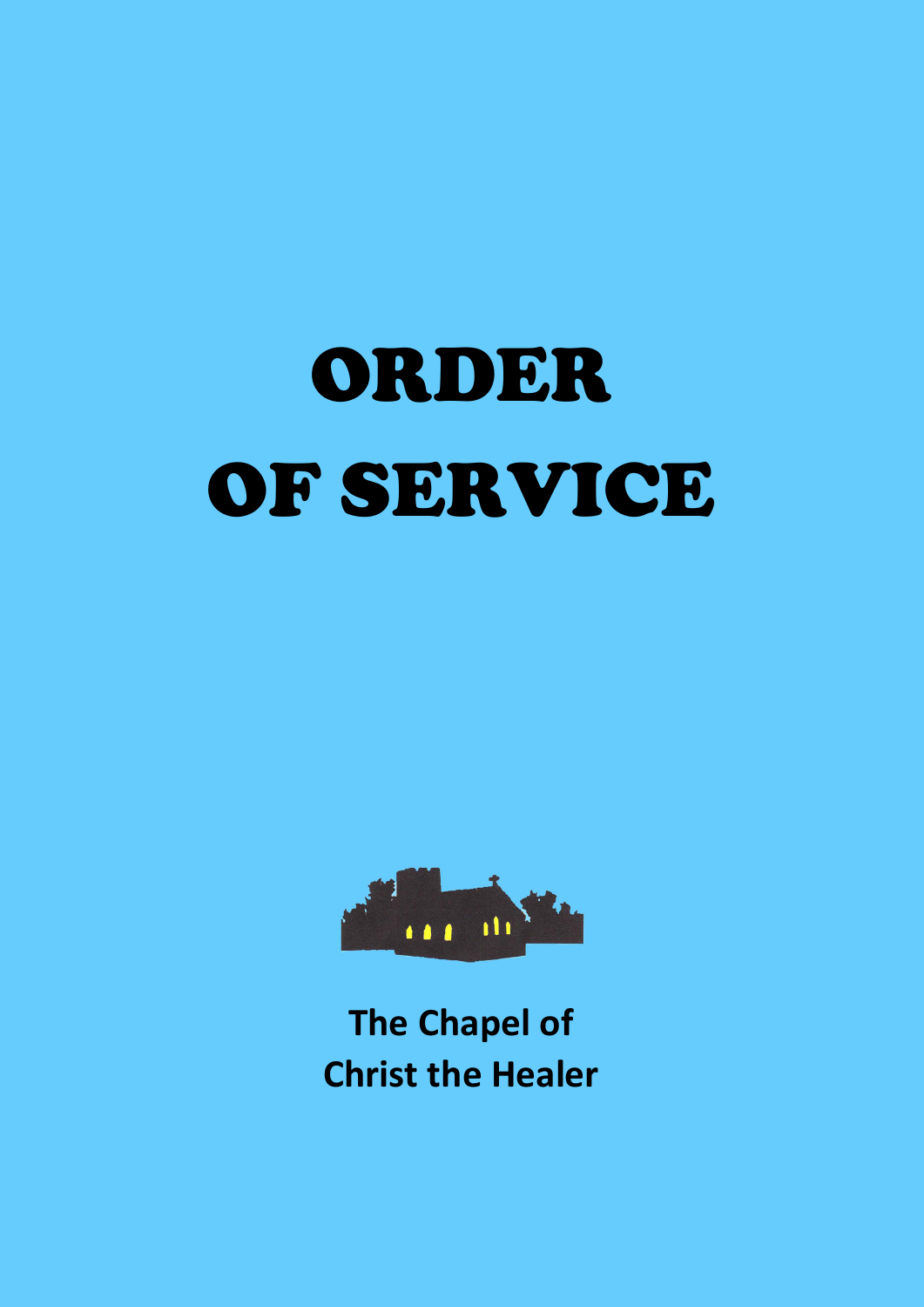#### Foreword

Healing in the Christian tradition means 'wholeness' – and that is what the Church's ministry of healing has always been about. In the New Testament, nine of ten lepers who met Jesus were cured – but one was 'healed'. That was because he came to Jesus to say thank you', and in that personal encounter his relationship with God was restored along with his physical condition. So entering into a closer relationship with God in Christ lies at the heart of Christian healing. But it doesn't stop there. True healing also involves a new depth of closeness with oneself; with others; and with the environment in which we live. Along the way, bodily ailments may well be put right as well – or sometimes not, though exactly why some people should get 'better' physically while others do not when they are prayed for remains a mystery. That 'prayer for healing' has been a vital part of the Church's mission from its very earliest days. It is not a substitute for God-given medicine and the work of doctors, but rather something complementary which adds the all important dimension of salvation. This is the kind of prayer which has been offered in the beautiful Monnaie Chapel for more than 60 years, and the lives of a very large number of people have been touched as a result. Of course there are many other centres for the Ministry of Healing, including Burrswood in Kent which has a significant and historic link with this chapel. So as lead Bishop in the Church of England for Health and Social care, and as patron of Burrswood, I am delighted to commend this lovely order of service in the hope that it will continue to be used for many years to come and bring the healing power of Christ to all who use it.

James Newcome (Bishop of Carlisle)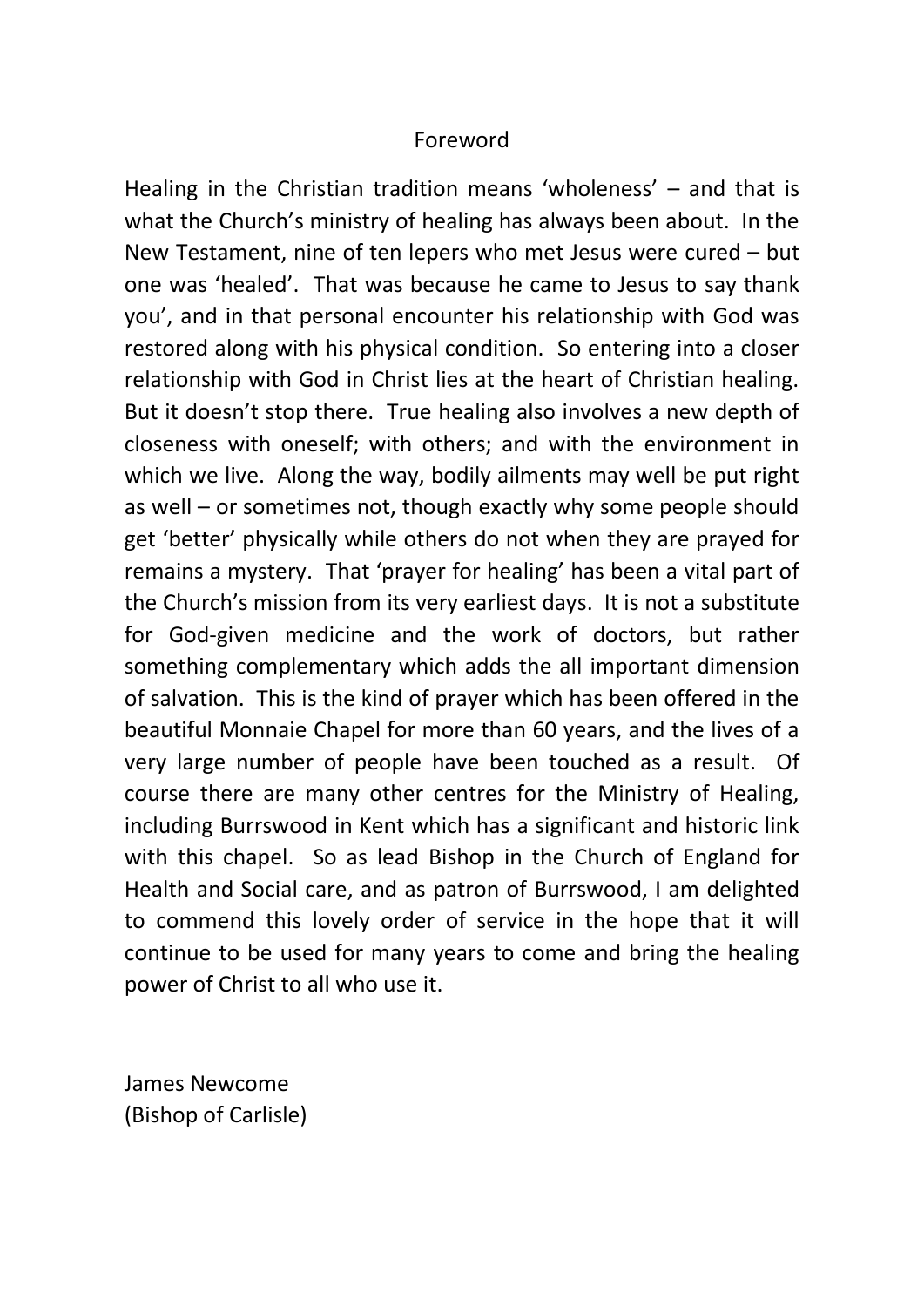*Many prefer to keep the few minutes before the service begins as a period of silent prayer.*

*You may like to use some of the prayers below, which were compiled by the late Reverend Frank Drake.*

Dear Lord Jesus Christ, great healer of our souls and bodies, we pray thee to be present with us in this our service today and to give hope and healing and life to those of us in need of thee. We welcome most lovingly into our hearts and into this service both those for whom we shall be praying and those who have passed from us into the fuller life.

Dear Father in heaven, we pray thee to bless this chapel in the future as thou hast blessed it in the past. Grant that it may increasingly become a power house for thy loving healing power and protect it from all vandalism both spiritual and physical. Grant that no discouragement or hindrance may ever be erected against those who come to seek thee here, and in the fullness of time, when we are gone, send those who shall love and serve this place as we have tried to do.

O God, we pray thee so to control the hearts and minds of all of us, and of all who visit here, that the spirit of our Lord Jesus Christ himself may be able to continuously dwell in this place, so that through his presence here, the weak may receive strength, and those who have lost him, or maybe never known Him, may find the way to him and to eternal life.

In these things, Lord, hear my prayer.

## *§ The Gathering*

| Minister | The Lord be with you |
|----------|----------------------|
| All      | and also with you.   |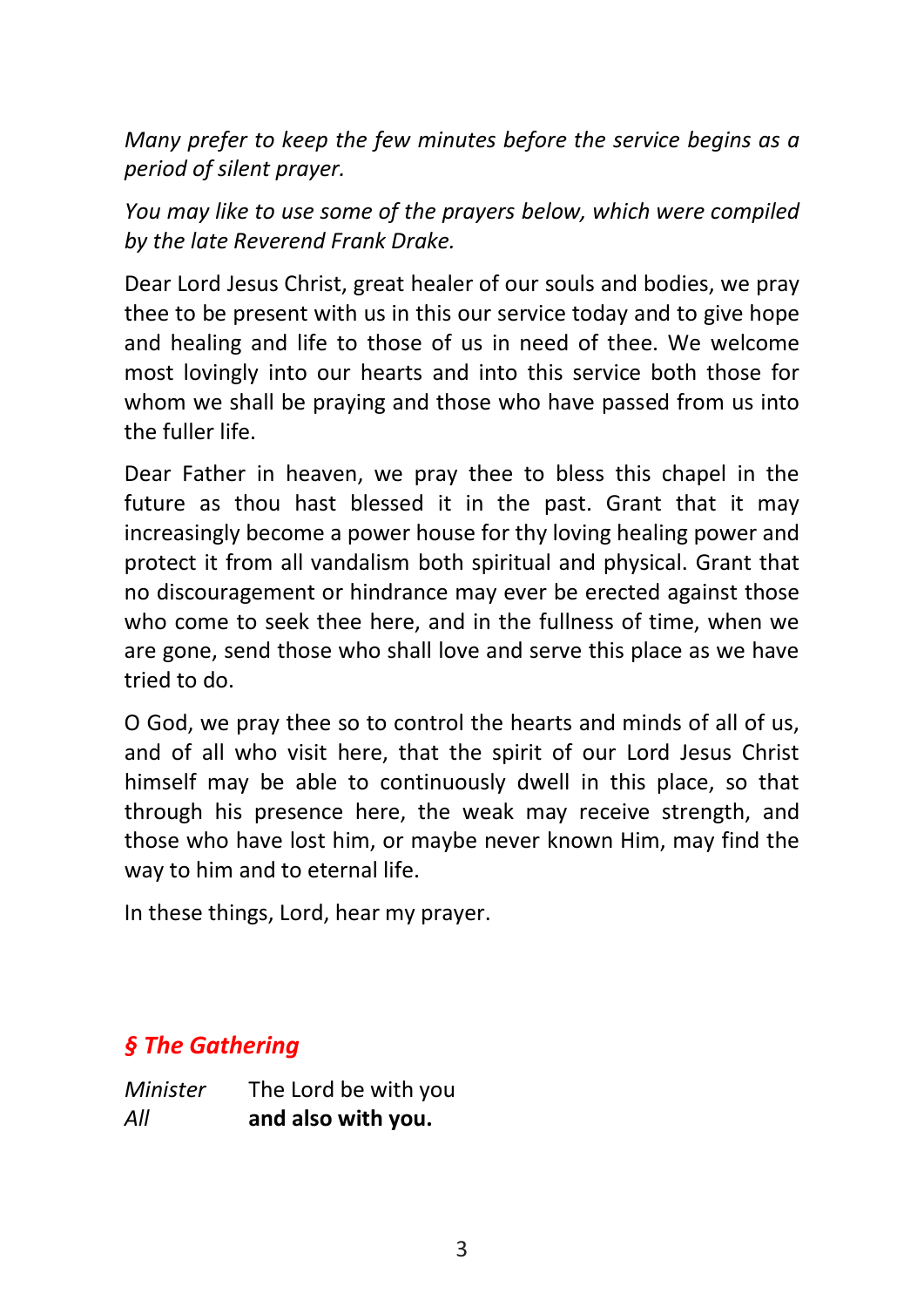## **Prayers of Penitence**

#### *The leader may say*

God so loved the world that he gave his only Son Jesus Christ to save us from our sins, to be our advocate in heaven, and to bring us to eternal life.

*or one or more of the following sentences:*

Hear the words of comfort our Saviour Christ says to all who truly turn to Him:

Come to me, all who labour and are heavy laden, and I will give you rest.

*Matthew 11.28*

God so loved the world that he gave his only Son, that whoever believes in him should not perish but have eternal life.

*John 3.16*

Hear what St Paul says:

This saying is true and worthy of full acceptance, that Christ Jesus came into the world to save sinners.

*1 Timothy 1.1*

Hear what St John says:

If anyone does sin, we have an advocate with the Father, Jesus Christ the righteous; and he is the propitiation for our sins.

*1 John 2.1*

*or a seasonal introduction to the confession.*

- *Minister* Let us confess our sins, in penitence and faith, firmly resolved to keep God's commandments and to live in love and peace with all people.
- *All* **Most merciful God, Father of our Lord Jesus Christ, we confess that we have sinned in thought, word and deed. We have not loved you with our whole heart. We have not loved our neighbours as ourselves.**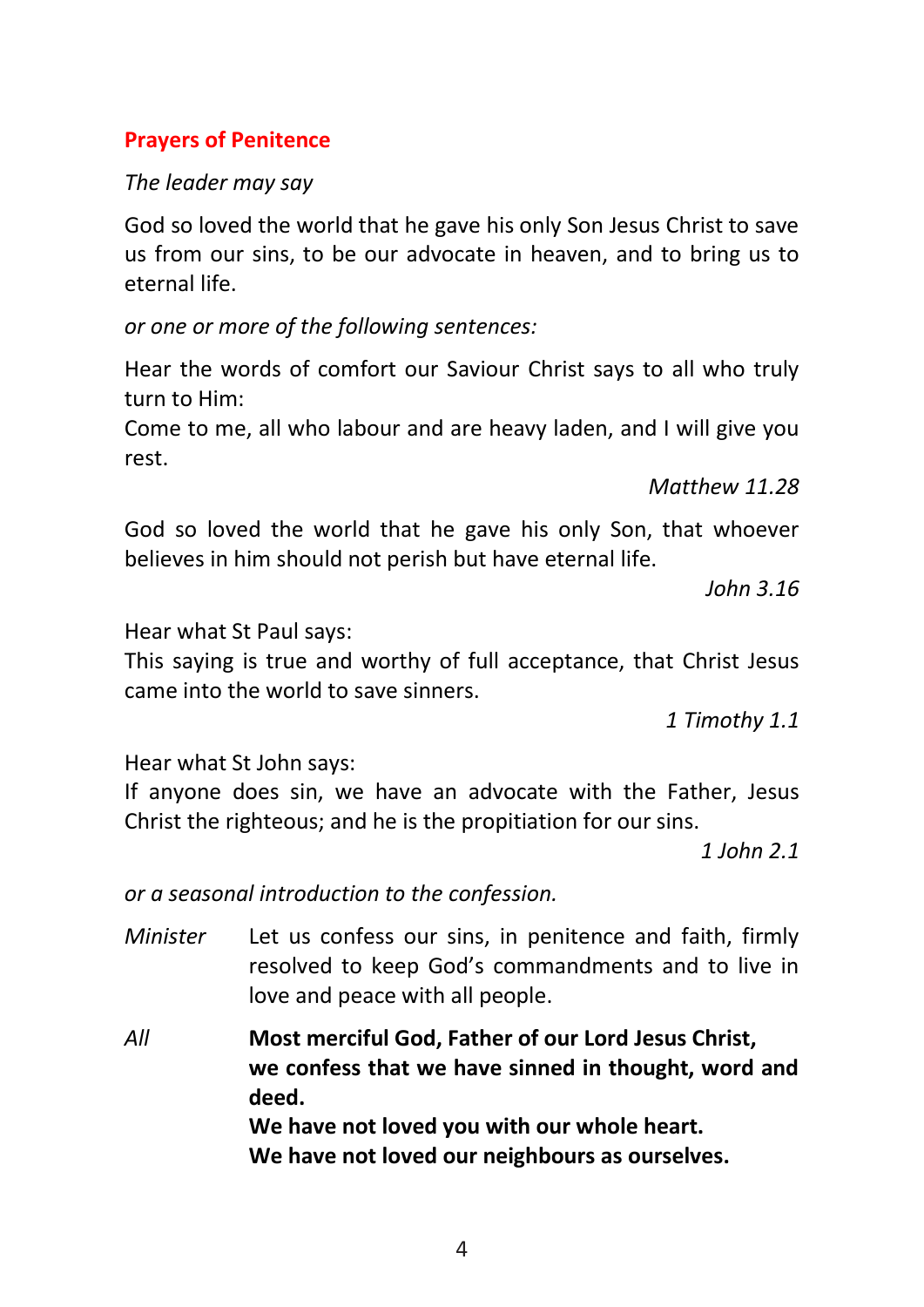**In your mercy forgive what we have been, help us to amend what we are, and direct what we shall be; that we may do justly, love mercy, and walk humbly with you, our God Amen.**

- *Minister* Almighty God, who forgives all who truly repent, have mercy upon *you*, pardon and deliver *you* in all goodness, and keep *you* in life eternal; through Jesus Christ our Lord.
- *All* **Amen.**

#### **The Collect**

*All* **O God, who has prepared for those who love you such good things as pass our understanding: pour into our hearts such love towards you, that we, loving you above all things, may obtain your promises, which exceed all that we can desire; through Jesus Christ our Lord. Amen.**

*Or the minister may say this, or the Collect of the day*

Heavenly Father; you anointed your Son Jesus Christ with the Holy Spirit and with power to bring to us all the blessings of your kingdom. Anoint your Church with the same Holy Spirit, that we who share in his suffering and victory may bear witness to the gospel of salvation; through Jesus Christ, your Son our Lord, who is alive and reigns with you in the unity of the Holy Spirit, one God, now and for ever. *All* **Amen.**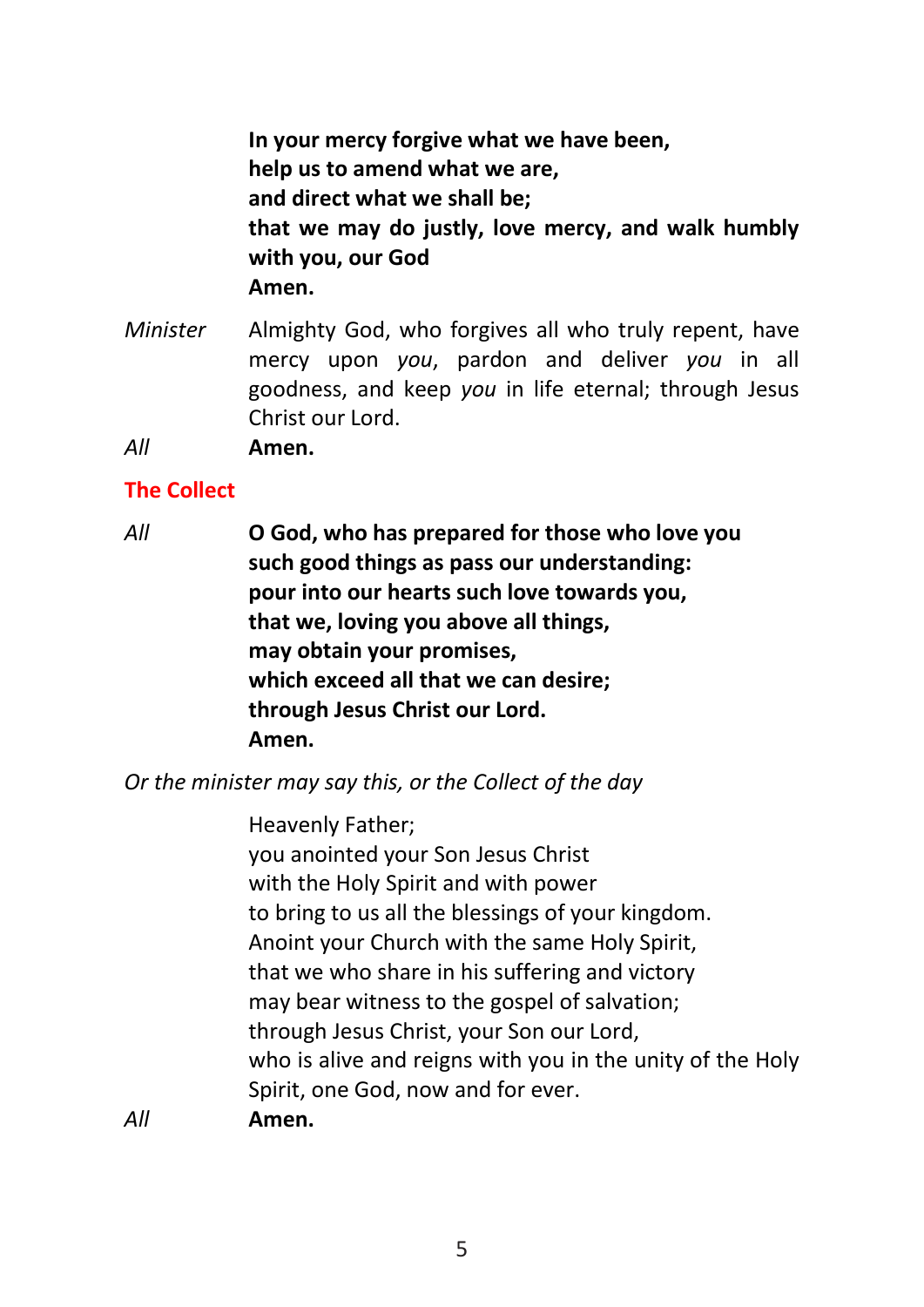# *§ The Liturgy of the Word*

A reading from the Bible

*The leader may offer a meditation or reflection on the reading or the season of the Church's year*

## **The Prayers and Ministry of Healing**

*The following Litany of Healing may be used. Additional petitions, including names, may be included.*

| All | God the Father, your will for all people is health and<br>salvation.<br>We praise and bless you, Lord.                                        |
|-----|-----------------------------------------------------------------------------------------------------------------------------------------------|
| All | God the Son, you came that we might have life,<br>and might have it more abundantly.<br>We praise and bless you, Lord.                        |
| All | God the Holy Spirit, you make our bodies<br>the temple of your presence.<br>We praise and bless you, Lord.                                    |
| All | Holy Trinity, one God, in you we live and move and<br>have our being.<br>We praise and bless you, Lord.                                       |
| All | Lord, grant your healing grace to all who are sick,<br>injured or disabled, that they may be made whole.<br>Hear us, Lord of life.            |
| Αll | Grant to all who are lonely, anxious or depressed<br>a knowledge of your will and an awareness of your<br>presence.<br>Hear us, Lord of life. |
|     |                                                                                                                                               |
| Αll | Grant to all who minister to those who are suffering<br>wisdom and skill, sympathy and patience.<br>Hear us, Lord of life.                    |
|     |                                                                                                                                               |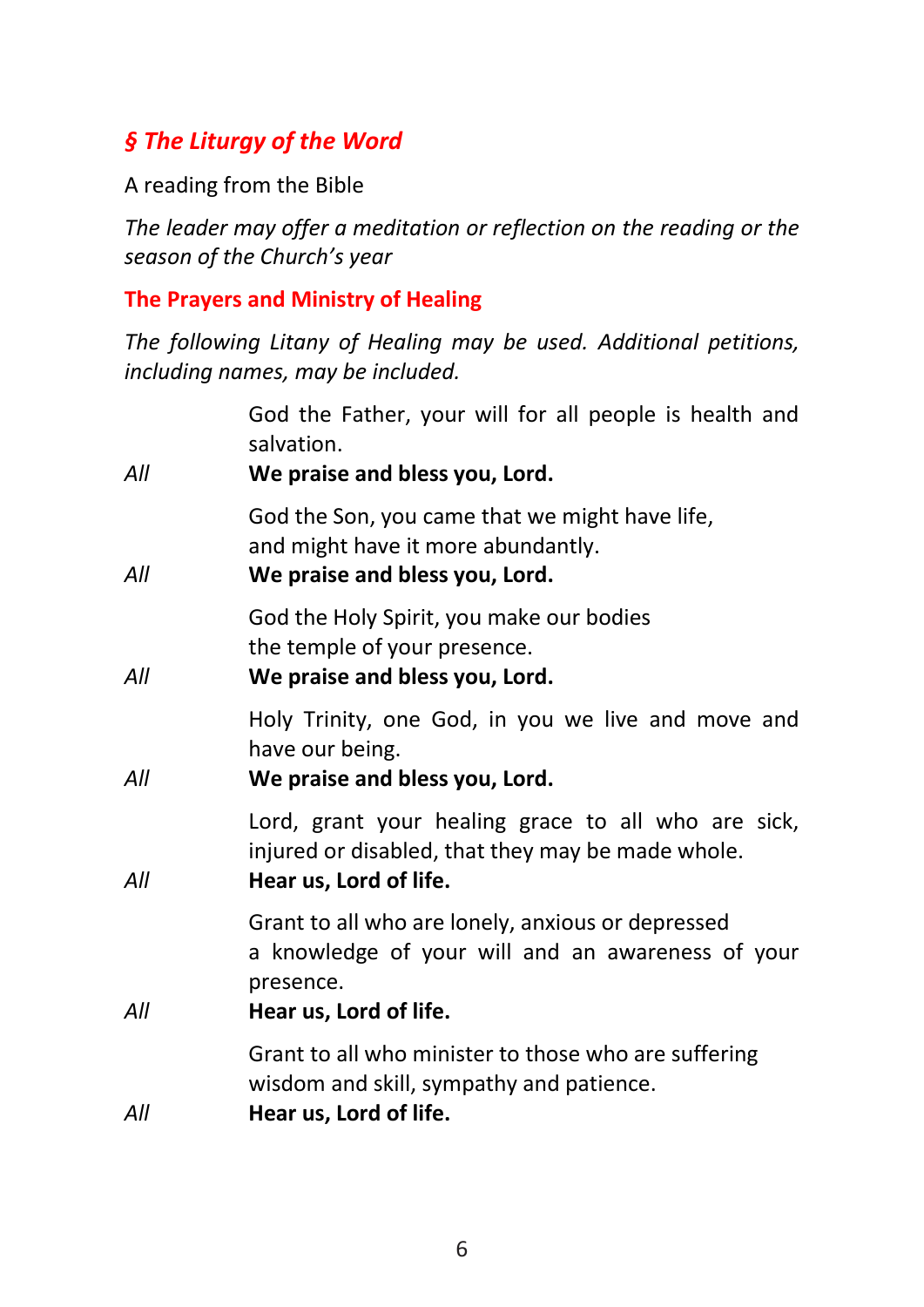| All      | Mend broken relationships, and restore to those in<br>distress, soundness of mind and serenity of spirit.<br>Hear us, Lord of life.                                                                                                                                               |
|----------|-----------------------------------------------------------------------------------------------------------------------------------------------------------------------------------------------------------------------------------------------------------------------------------|
| All      | Sustain and support those who seek your guidance<br>and lift up all who are brought low by the trials of this<br>life.<br>Hear us, Lord of life.                                                                                                                                  |
| All      | Grant to the dying peace and a holy death,<br>and uphold by the grace and consolation of your Holy<br>Spirit those who are bereaved.<br>Hear us, Lord of life.                                                                                                                    |
| All      | Restore to wholeness whatever is broken by human sin,<br>in our lives, in our nation, and in the world.<br>Hear us, Lord of life.                                                                                                                                                 |
| All      | You are the Lord who does mighty wonders.<br>You have declared your power among the peoples.                                                                                                                                                                                      |
| All      | With you, Lord, is the well of life<br>and in your light do we see light.                                                                                                                                                                                                         |
| All      | Hear us, Lord of life:<br>heal us, and make us whole.                                                                                                                                                                                                                             |
|          | Let us pray.                                                                                                                                                                                                                                                                      |
| Minister | Lord Jesus, when you walked the lanes of Galilee, not<br>all the sick and suffering found their way into your<br>presence. They were carried to you or their names were<br>brought to you. So we, confident of your goodness,<br>bring others to our heavenly Father through you. |
| All      | Father God, you know the cure of every sickness and<br>the needs of every soul. May your grace be known in us<br>and through us, despite our unworthiness.<br>Lord, in your mercy:<br>Hear our prayer.                                                                            |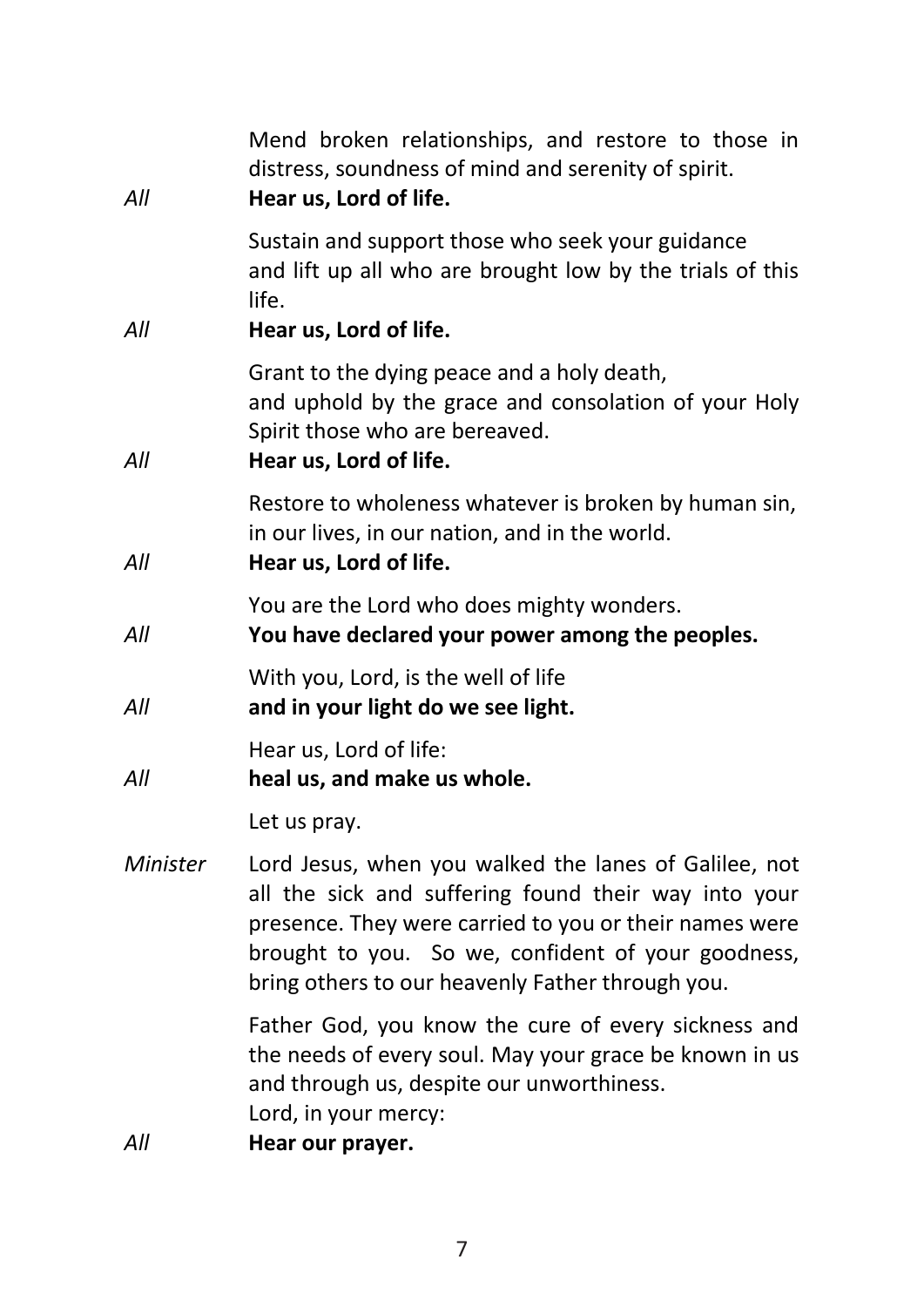*Minister* We ask your blessing on all who tend the sick, counsel the distressed, sit alongside the dying or engage in medical research, that in caring for your people they may meet and serve you.

> We pray for all those who rely on the care and support of the staff of Les Bourgs Hospice, the Bulstrode Oncology Unit and the residential and nursing homes in Guernsey; for patients, their carers and relatives.

> We pray for all those who are responsible for health and social care in this Island; for the medical, nursing, professional and support staff in the medical practices, the Princess Elizabeth Hospital and the Medical Specialist Group, that they may value human worth and serve the people of this community. We make our prayer in the name of Jesus our Lord.

## *All* **Amen.**

#### *Those for whom prayer has been asked are named.*

*Minister* Father, hear our prayers and look upon those whom we name before you because we know that they need your care. Let your love be known in the touch and care of friends.

Lord, say the word:

*All* **And we shall be healed.**

*Minister* We remember before you all those who are in pain. We pray for those whose suffering has caused them to lose sight of your love and any sense of their own worth. Lord, say the word:

*All* **And we shall be healed.**

*Minister* Father, we remember before you those whose illness is physical. We remember also those who suffer from mental illness and psychological disturbance. We pray for those who are anxious and depressed; for those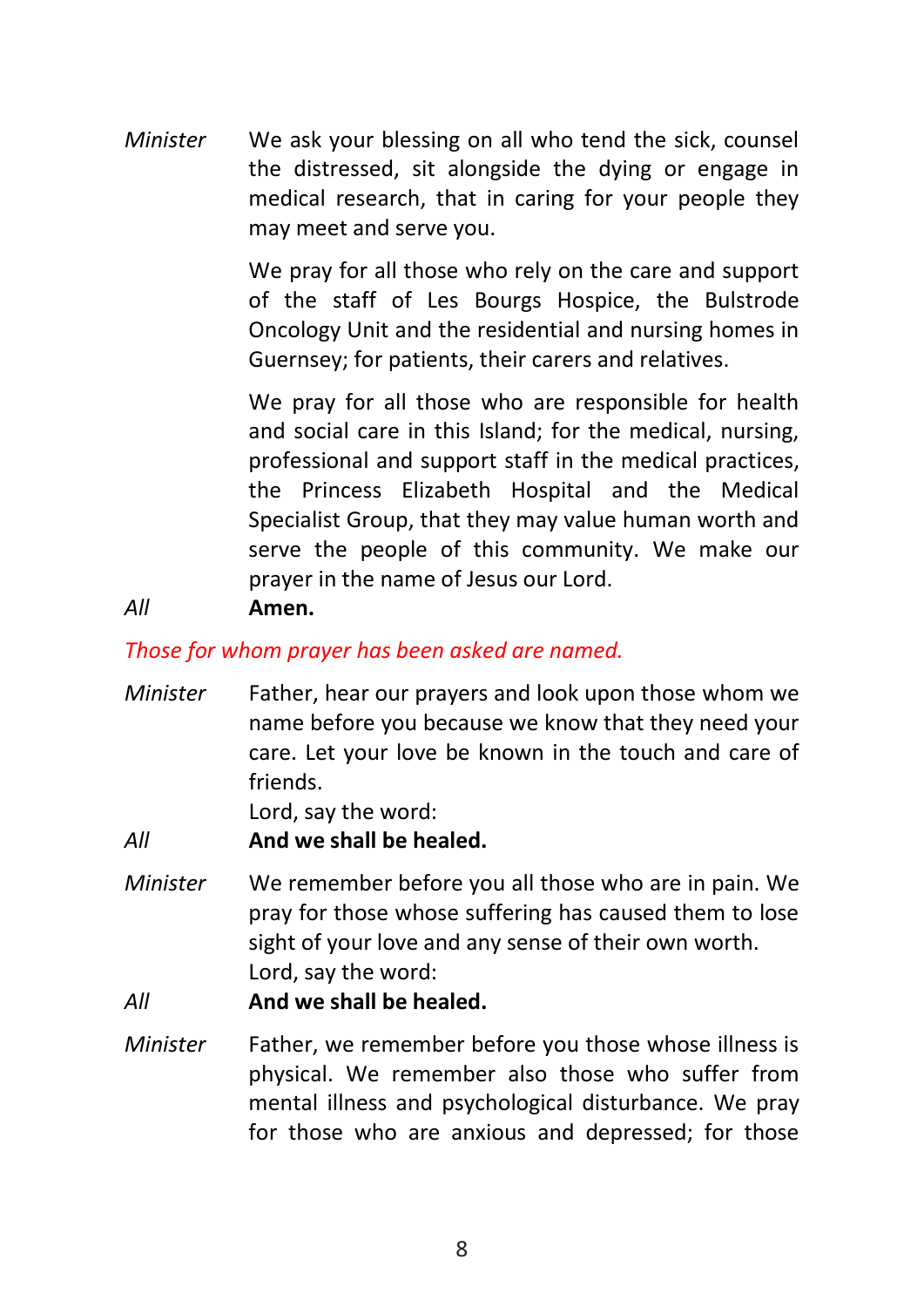who do not know what is wrong or what to pray. Lord, say the word:

*All* **And we shall be healed.**

*Minister* Father, we remember before you those for whom light has turned to darkness, for those grieving for the death of loved ones or the brokenness of human relationships. Lord, say the word:

*All* **And we shall be healed.**

*Minister* We pray for others whose needs we do not know, whose names we do not speak but whom we hold before you in the silence of our hearts. Lord, say the word:

*All* **And we shall be healed.**

*A period of silence follows.*

O Lord our God, accept the fervent prayers of your people; in the multitude of your mercies look with compassion upon us and all who turn to you for help; for you are gracious, O lover of souls, and to you we give glory, Father, Son, and Holy Spirit, now and for ever.

## *All* **Amen.**

## **Laying on of Hands**

*The Laying on of Hands is administered using these or other suitable words*

> In the name of God and trusting in his might alone, receive Christ's healing touch to make you whole. May Christ bring you wholeness of body, mind and spirit, deliver you from every evil and give you his peace.

*All* **Amen.**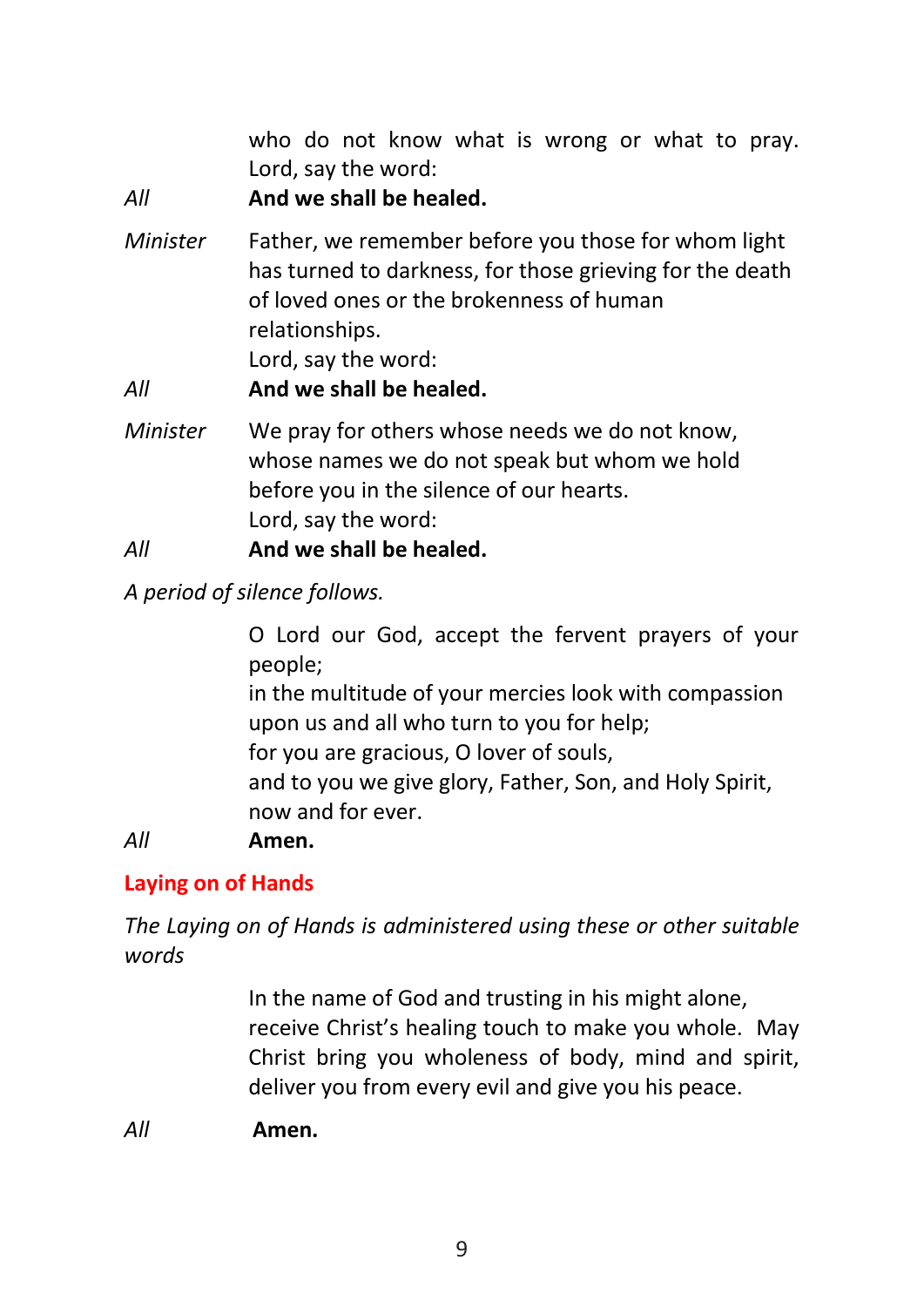## *After the Laying on of Hands*

- *Minister* The almighty Lord, who is a strong tower for all who put their trust in him, whom all things in heaven, on earth, and under the earth obey, be now and evermore your defence. May you believe and trust that the only name under heaven given for health and salvation is the name of our Lord Jesus Christ.
- *All* **Amen.**

## *§ The Liturgy of the Sacrament*

#### **The Peace**

#### *All stand.*

*The minister says either of the following or other suitable words.*

God has made us one in Christ. He has set his seal upon us and as a pledge of what is to come has given us the Spirit to dwell in our hearts.

The peace of the Lord be always with you *All* **and also with you.**

*These words may be added*

Let us offer one another a sign of peace.

*All may exchange a sign of peace.*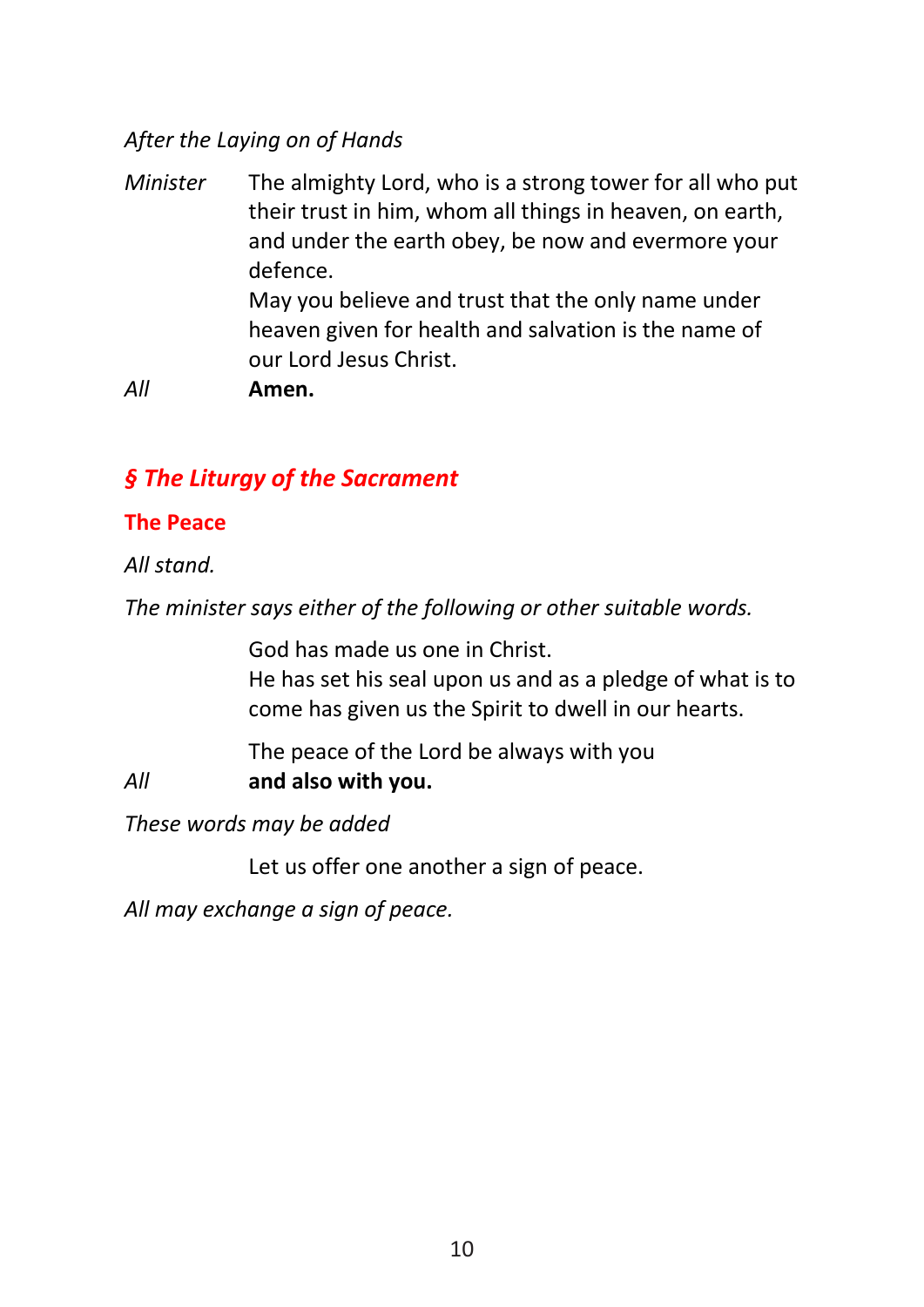## **The Eucharistic Prayer**

*If an extended Preface is used, it replaces all words between the opening dialogue and the Sanctus*

| All | The Lord be with you<br>and also with you.                                                                                                                                                                                    | (or) | The Lord is here.<br>His Spirit is with us. |
|-----|-------------------------------------------------------------------------------------------------------------------------------------------------------------------------------------------------------------------------------|------|---------------------------------------------|
| All | Lift up your hearts.<br>We lift them to the Lord.                                                                                                                                                                             |      |                                             |
| All | Let us give thanks to the Lord our God.<br>It is right to give thanks and praise.                                                                                                                                             |      |                                             |
|     | It is indeed right,<br>it is our duty and our joy.<br>at all times and in all places<br>to give you thanks and praise,<br>holy Father, heavenly King,<br>almighty and eternal God,<br>through Jesus Christ your Son our Lord. |      |                                             |

*The following sections may be omitted if a short Proper Preface is used*

> For he is your living Word; through him you have created all things from the beginning and formed us in your own image.

Through him you have freed us from the slavery of sin, giving him to be born of a woman and to die upon the cross; you raised him from the dead and exalted him to your right hand on high.

Through him you have sent upon us your holy and life-giving Spirit, and made us a people for your own possession.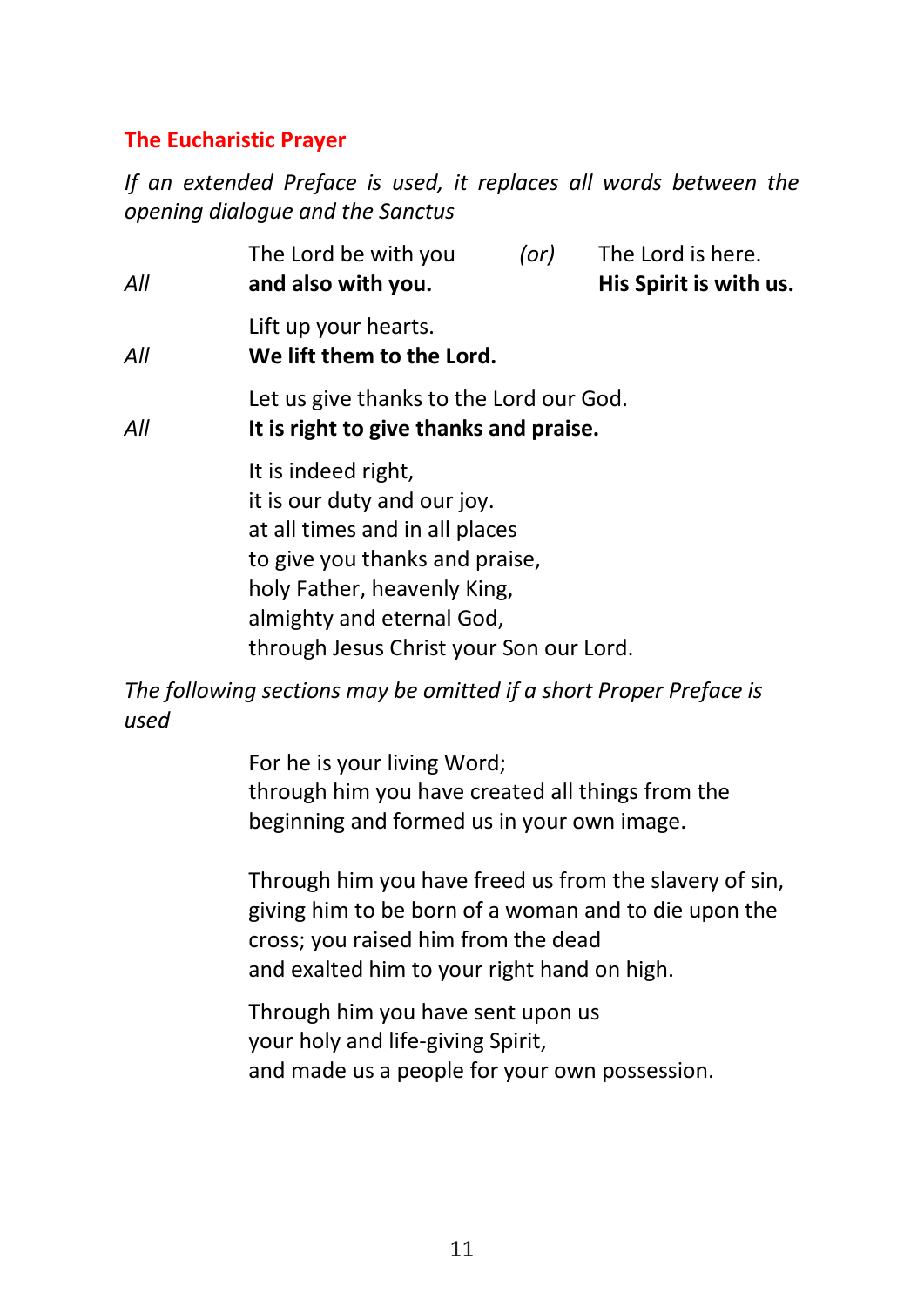#### *Short Proper Preface, when appropriate*

| love for us by sending him to share our | human nature and accomplish our<br>forgiveness. He embraces us in our<br>weakness, he suffers with the sick and the<br>rejected and, bringing your healing to the<br>world, he rescues us from every evil.                                                                                                                   |
|-----------------------------------------|------------------------------------------------------------------------------------------------------------------------------------------------------------------------------------------------------------------------------------------------------------------------------------------------------------------------------|
| Оr                                      | And now we give you thanks<br>that through him the sick are healed:<br>the blind regain their sight,<br>the deaf hear, the lame walk,<br>and the outcast are brought home;<br>the poor receive good news<br>and the dead are raised to life.<br>Therefore with angels and archangels,<br>and with all the company of heaven, |

*All* **Holy, holy, holy Lord, God of power and might, heaven and earth are full of your glory. Hosanna in the highest. Blessed is he who comes in the name of the Lord. Hosanna in the highest.**

for ever praising you and saying:

*All sit or kneel*

Accept our praises, heavenly Father, through your Son our Saviour Jesus Christ and as we follow his example and obey his command, grant that by the power of your Holy Spirit these gifts of bread and wine may be to us his body and his blood;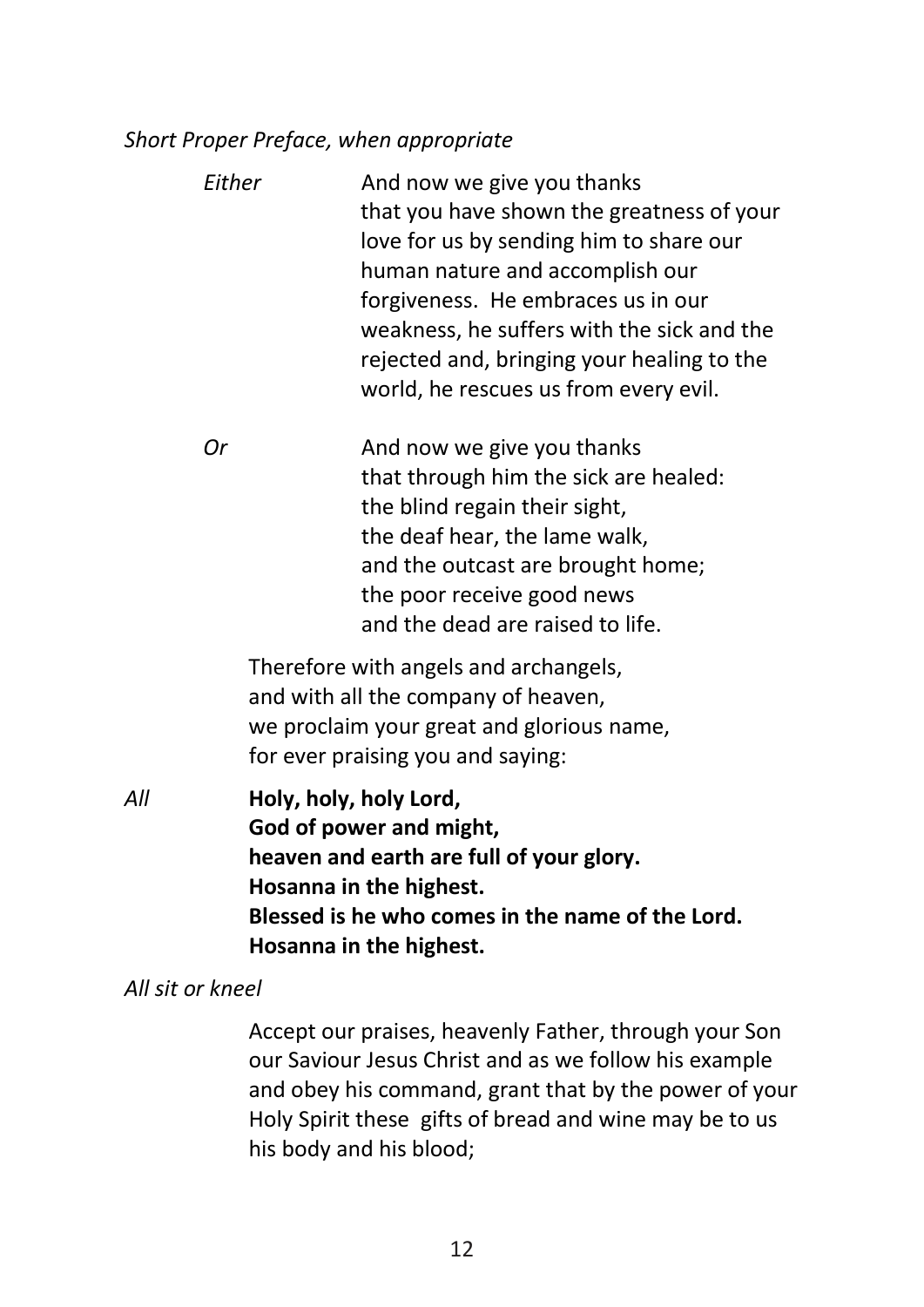who, in the same night that he was betrayed, took bread and gave you thanks; he broke it and gave it to his disciples, saying: Take, eat; this is my body which is given for you; do this in remembrance of me.

In the same way, after supper he took the cup and gave you thanks; he gave it to them, saying: Drink this, all of you; this is my blood of the new covenant, which is shed for you and for many for the forgiveness of sins. Do this, as often as you drink it, in remembrance of me.

Therefore, heavenly Father, we remember his offering of himself made once for all upon the cross; we proclaim his mighty resurrection and glorious ascension; we look for the coming of your kingdom, and with this bread and this cup we make the memorial of Christ your Son our Lord.

## *One of these acclamations is used*

|     | [Great is the mystery of faith:]     |
|-----|--------------------------------------|
| All | <b>Christ has died:</b>              |
|     | <b>Christ is risen:</b>              |
|     | Christ will come again.              |
| 0r  |                                      |
|     | [Jesus Christ is Lord:]              |
| All | Lord, by your cross and resurrection |
|     | you have set us free.                |
|     | You are the Saviour of the world.    |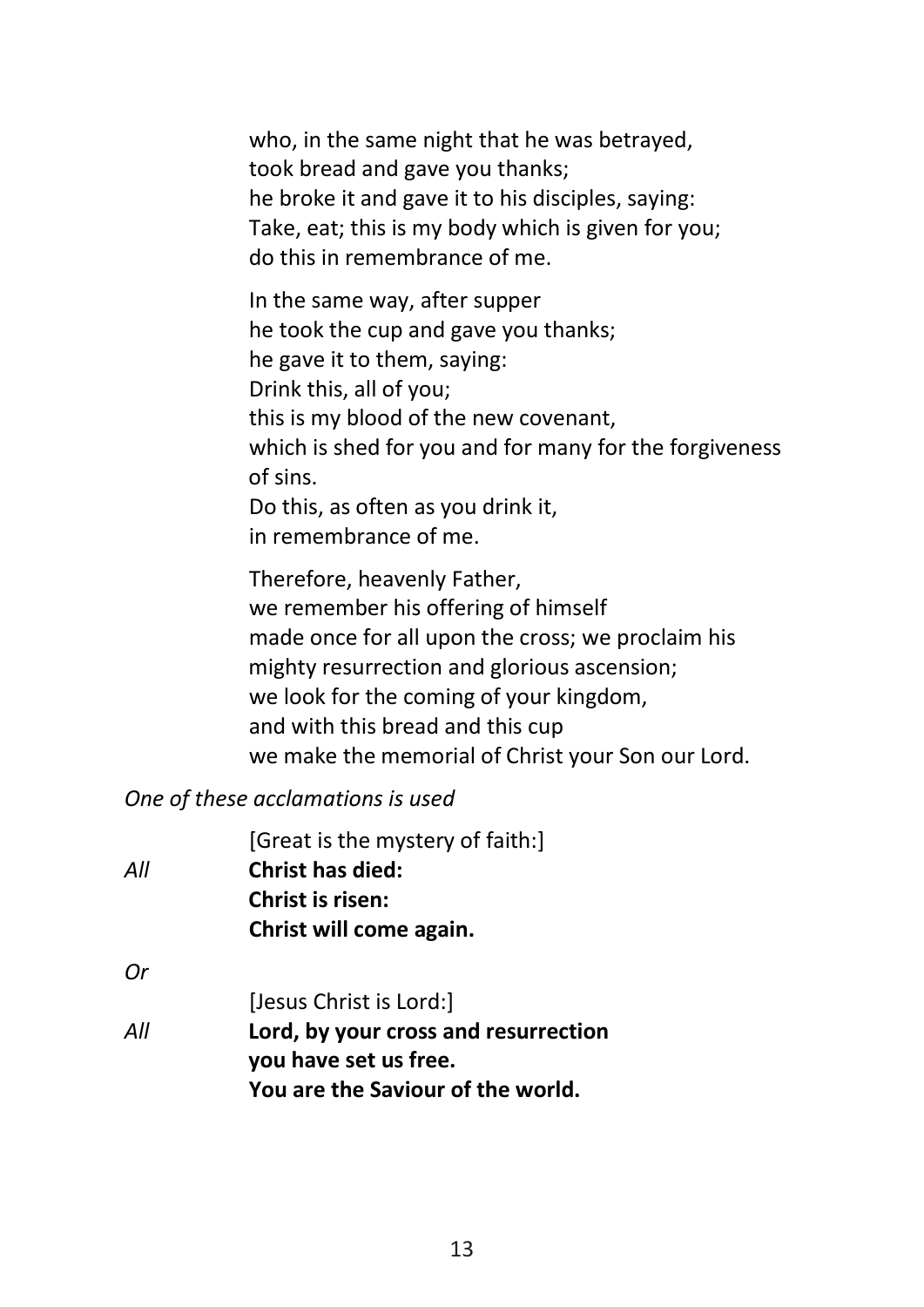Accept through him, our great high priest, this our sacrifice of thanks and praise, and as we eat and drink these holy gifts in the presence of your divine majesty, renew us by your Spirit, inspire us with your love and unite us in the body of your Son, Jesus Christ our Lord.

Through him, and with him, and in him, in the unity of the Holy Spirit, with all who stand before you in earth and heaven, we worship you, Father almighty, in songs of everlasting praise:

*All* **Blessing and honour and glory and power be yours for ever and ever. Amen.**

#### **The Lord's Prayer**

| Minister | As our Saviour has taught us, so we pray                                                                                                                                                                                                                                                                                                                                                                          |
|----------|-------------------------------------------------------------------------------------------------------------------------------------------------------------------------------------------------------------------------------------------------------------------------------------------------------------------------------------------------------------------------------------------------------------------|
| All      | Our Father, who art in heaven,<br>hallowed be thy name;<br>thy kingdom come;<br>thy will be done;<br>on earth as it is in heaven.<br>Give us this day our daily bread.<br>And forgive us our trespasses,<br>as we forgive those who trespass against us.<br>And lead us not into temptation;<br>but deliver us from evil.<br>For thine is the kingdom,<br>the power and the glory,<br>for ever and ever.<br>Amen. |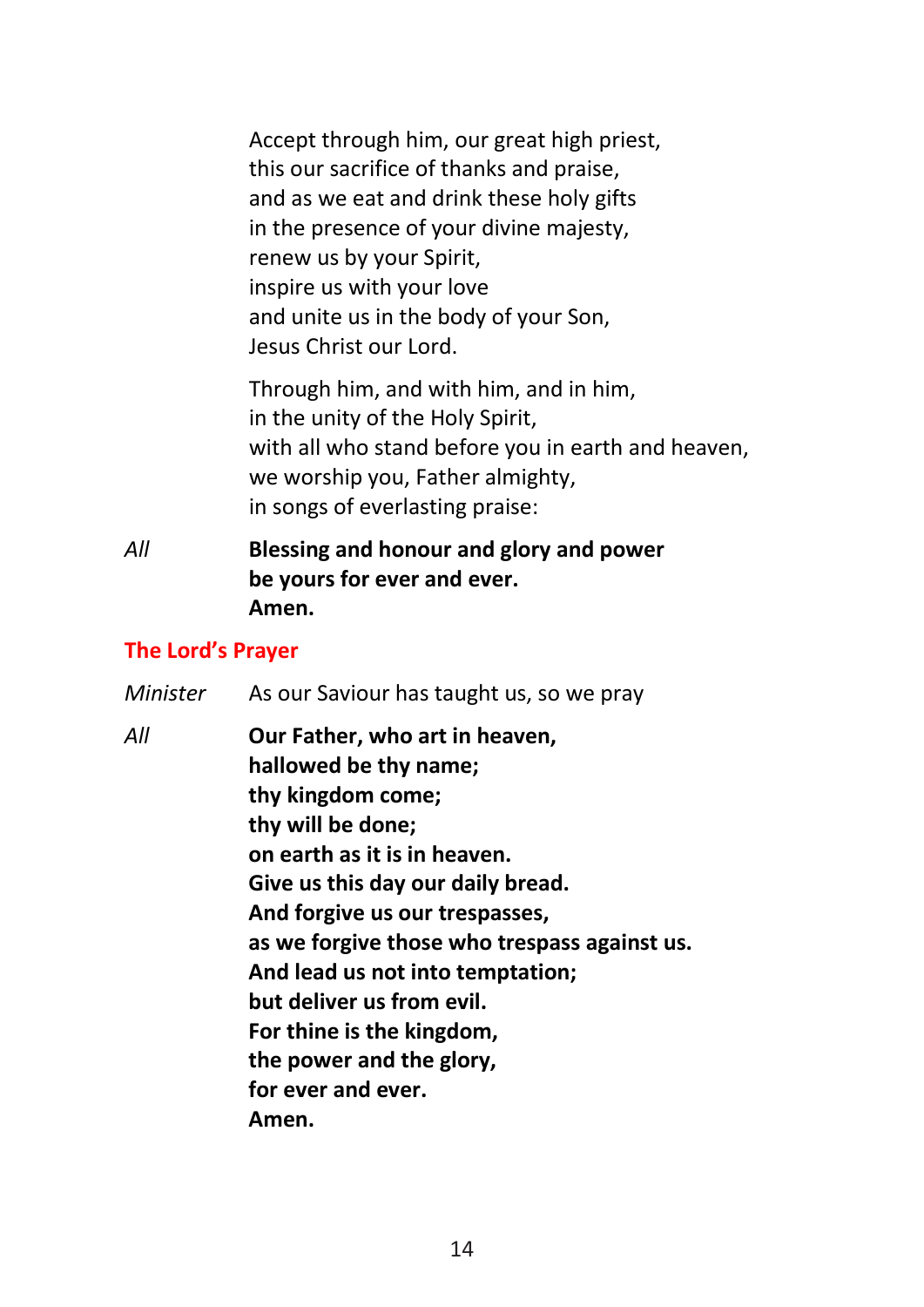## **Breaking of the Bread**

*The Minister breaks the consecrated bread, saying:*

We break this bread to share in the body of Christ.

*All* **Though we are many, we are one body, because we all share in one bread.**

## **Giving of Communion**

*Minister* Draw near with faith. Receive the body of our Lord Jesus Christ which he gave for you, and his blood which he shed for you. Remember that he died for you and feed on him in your hearts by faith with thanksgiving.

*The following prayer may be said*

*All* **We do not presume to come to this your table, merciful Lord, trusting in our own righteousness, but in your manifold and great mercies. We are not worthy so much as to gather the crumbs under your table. But you are the same Lord whose nature is always to have mercy. Grant us therefore, gracious Lord, so to eat the flesh of your dear Son, Jesus Christ and to drink his blood, that our sinful bodies may be made clean by his body and our souls washed through his most precious blood and that we may evermore dwell in him and he in us. Amen.**

*We welcome at this altar all who are communicant members of Christian Churches. Those who are not communicants may come to the altar for a blessing, bringing this booklet with them as an indication that they are not receiving Holy Communion.*

*The minister and people receive the communion. Authorized words of distribution are used and the communicant replies.*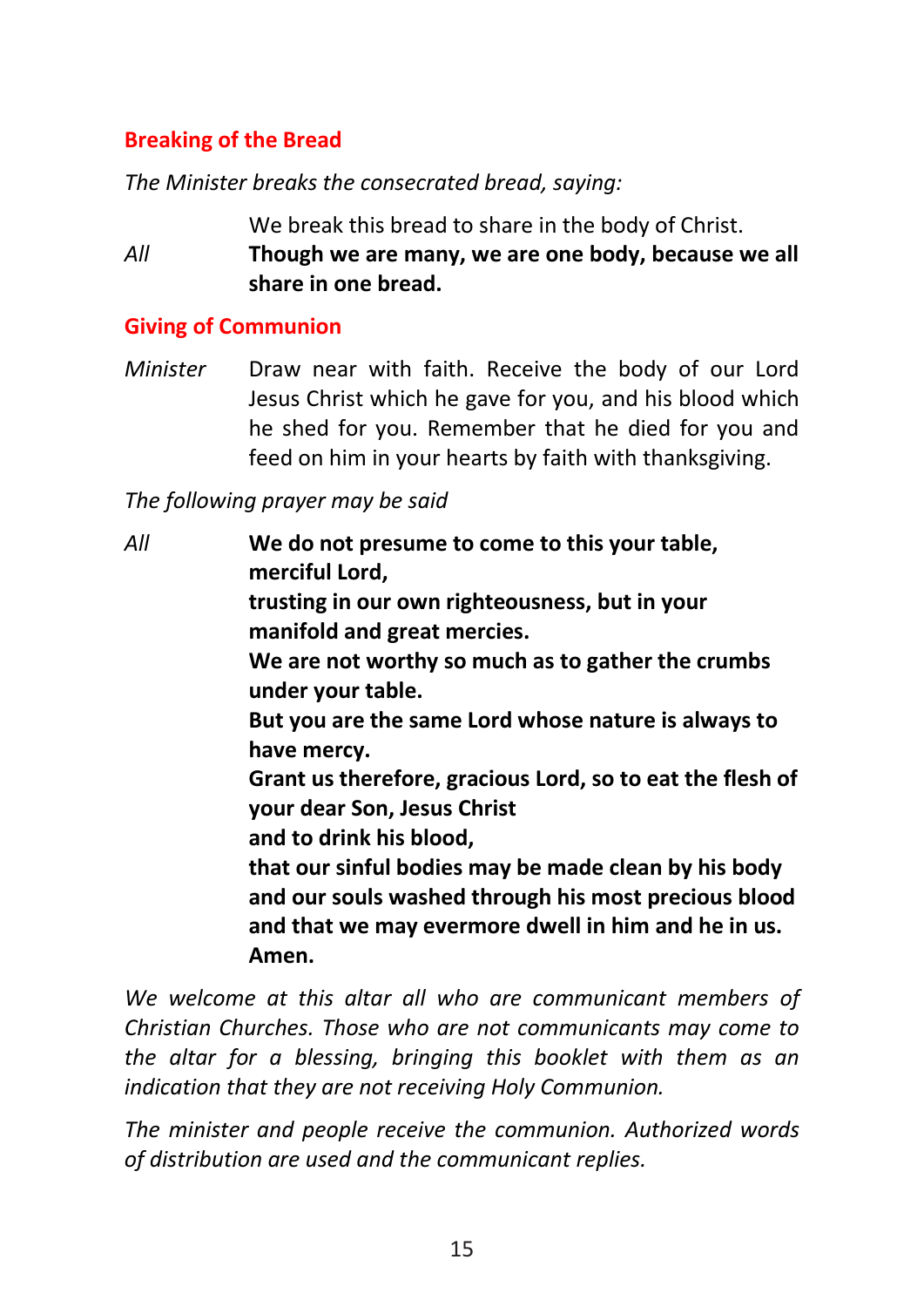## *Silence is kept.*

## **Prayer after Communion**

*The minister says a prayer, after which all say*

*All* **Almighty God, we thank you for feeding us with the body and the blood of your son Jesus Christ. Through him we offer you our souls and bodies to be a living sacrifice. Send us out in the power of your Spirit to live and work to your praise and glory. Amen.**

*The Minister may say this or the appropriate seasonal blessing.*

The peace of God, which passes all understanding, keep your hearts and minds in the knowledge and love of God and of his Son Jesus Christ our Lord; And the blessing of God Almighty, the Father, the Son, and the Holy Spirit, be among you, and remain with you always.

#### *All* **Amen.**

Go in peace and serve the Lord.

*All* **In the name of Christ. Amen.**

*The Minister and people depart.*

*Coffee is served in Les Canards after the service. Do join us, you will be most welcome.*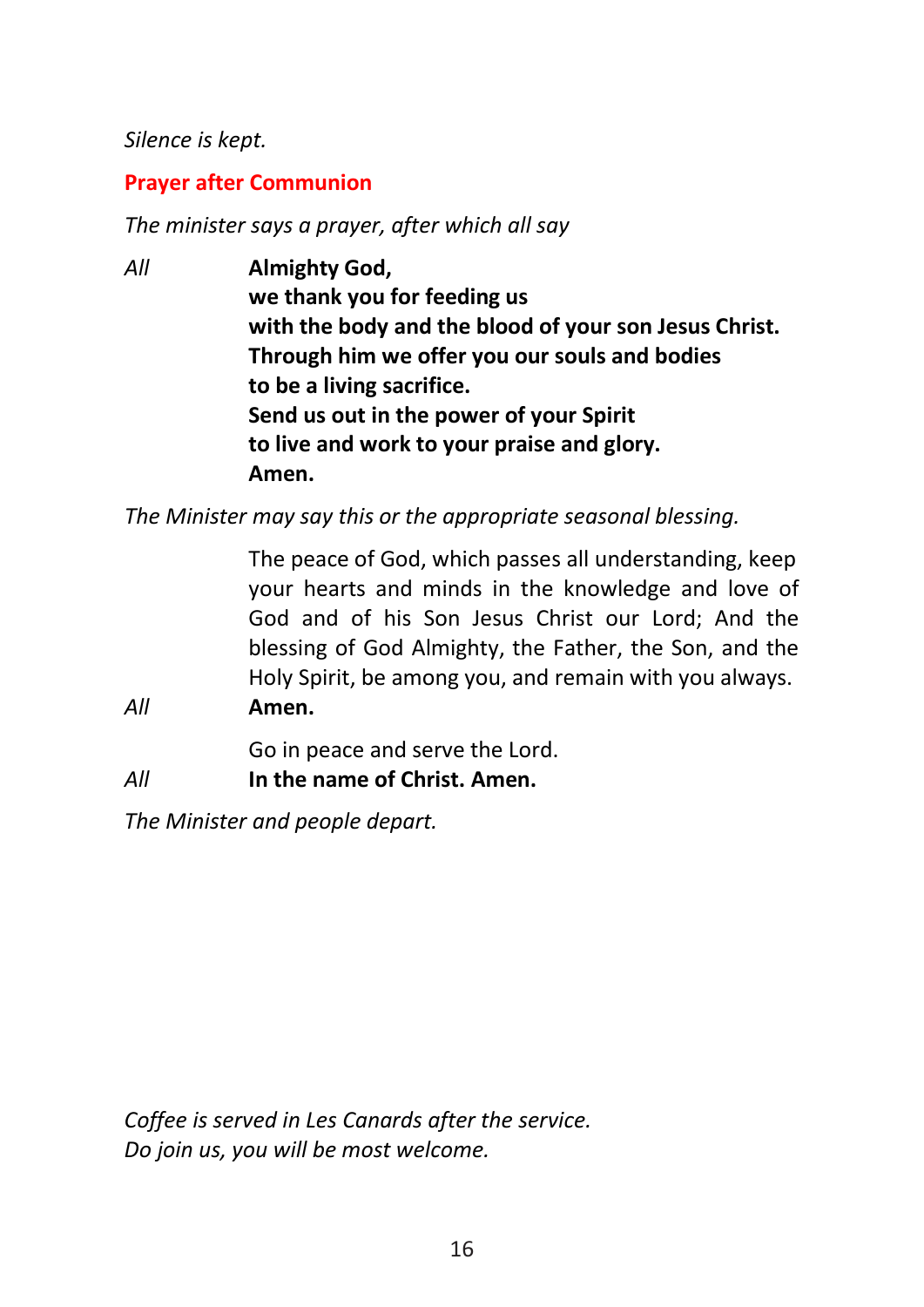# *§ Supplementary texts*

## **Anointing**

*If Anointing is to be administered, oil may be brought before the Minister.*

| Minister<br>All | Praise God who made heaven and earth,<br>who keeps his promise for ever.                                                                                                                                                                                                 |
|-----------------|--------------------------------------------------------------------------------------------------------------------------------------------------------------------------------------------------------------------------------------------------------------------------|
| Minister<br>All | Let us give thanks to the Lord our God,<br>who is worthy of all thanksgiving and praise.                                                                                                                                                                                 |
| Minister        | Blessed are you, sovereign God, gentle and merciful,<br>creator of heaven and earth.<br>Your Word brought light out of darkness,<br>and daily your Spirit renews the face of the earth.                                                                                  |
|                 | Your anointed Son brought healing to those in<br>weakness and distress.<br>He broke the power of evil and set us free from sin and<br>death that we might praise your name for ever.                                                                                     |
|                 | By the power of your Spirit may your blessing rest<br>on those who are anointed with this oil in your name;<br>may they be made whole in body, mind and spirit,<br>restored in your image, renewed in your love,<br>and serve you as sons and daughters in your kingdom. |
| All             | Through your anointed Son, Jesus Christ, our Lord,<br>to whom with you and the Holy Spirit<br>we lift our voices of thanks and praise:<br>Blessed be God, our strength and our salvation,<br>now and for ever. Amen.                                                     |

## *Anointing may be administered*

*Minister N, I* anoint you in the name of God who gives you life. Receive Christ's forgiveness, his healing and his love.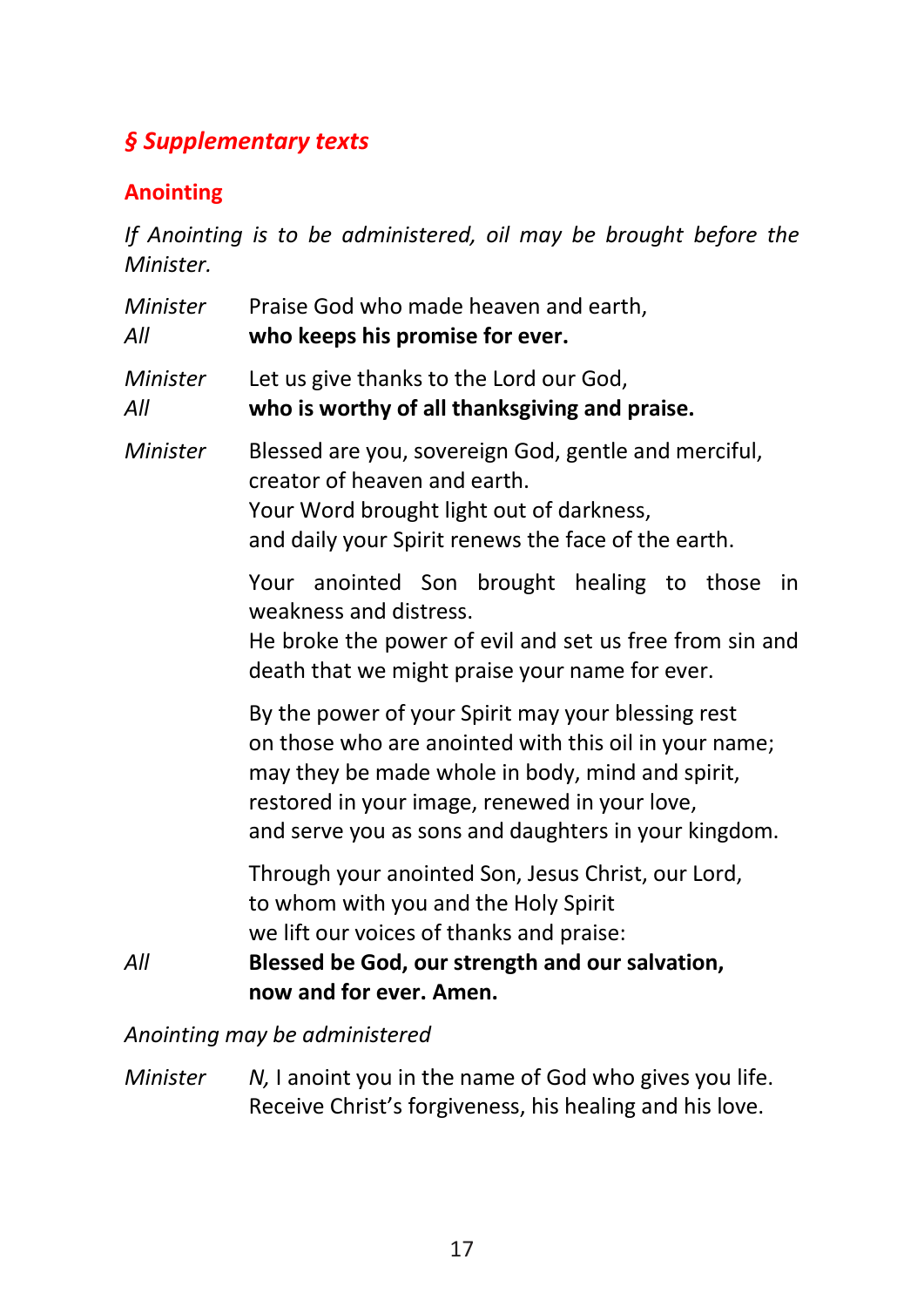May the Father of our Lord Jesus Christ grant you the riches of his grace, his wholeness and his peace.

#### *All* **Amen.**

#### **Additional Eucharistic Prefaces**

#### *For general use*

And now we give you thanks because you call us out of darkness into your marvellous light, and by the power of your redeeming love you make us whole, that we may be the first fruits of your new creation. And now we give you thanks that, taking upon himself our human nature, he shared our joy and our tears, bore all our sickness, and carried all our sorrows. Through death he brought us to the life of his glorious resurrection, giving for frailty eternal strength, and restoring in us the image of your glory.

*For use in particular sickness (especially when the sick have been anointed)*

And now we give you thanks because you provide medicine to heal our sickness, and the leaves of the tree of life for the healing of the nations, anointing us with your healing power so that we may be the first fruits of your new creation.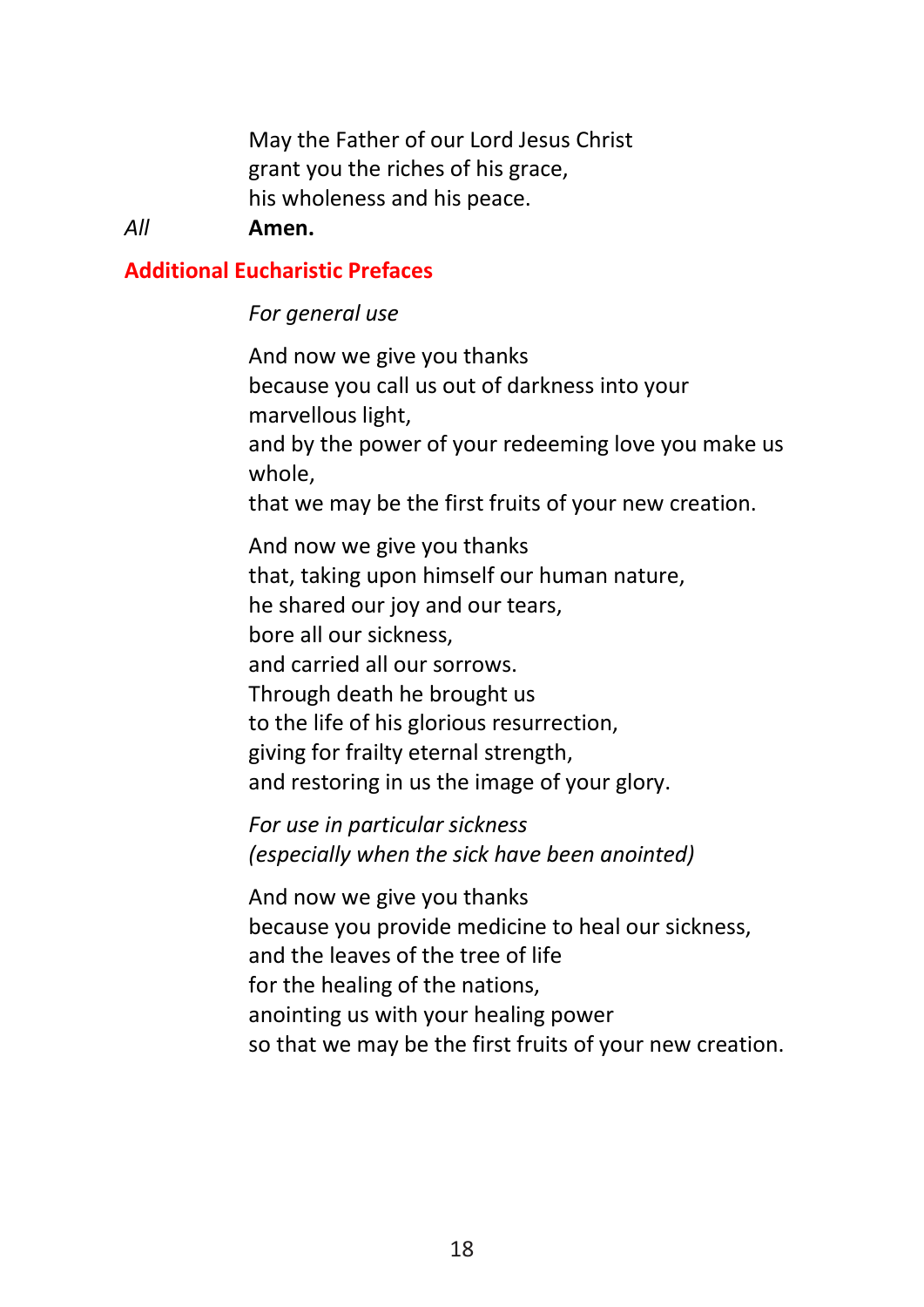*Common Worship: Services and Prayers for the Church of England and Common Worship: Pastoral Services, material from which is included in this service, are copyright © The Archbishops' Council 2000*